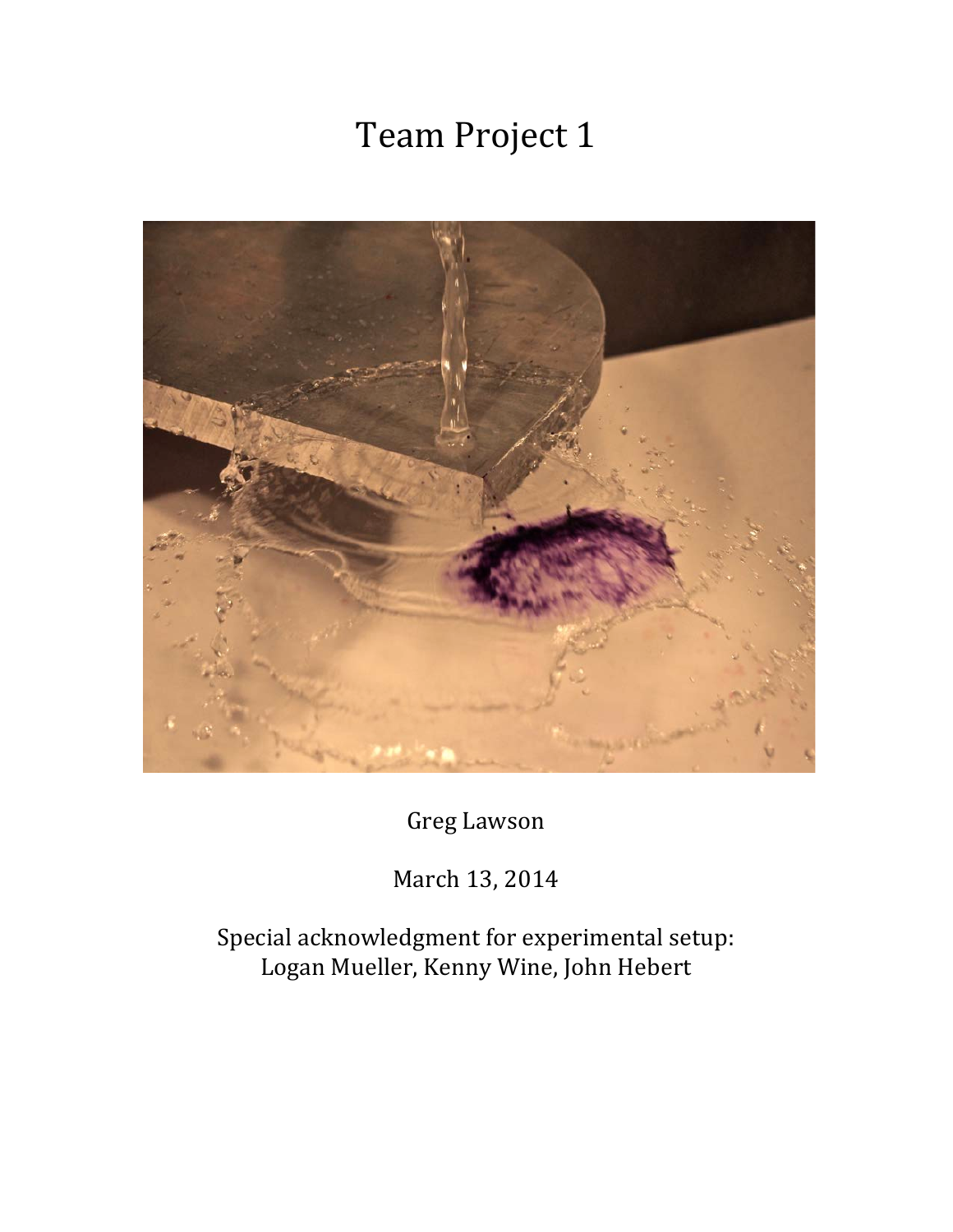### **Introduction**

This was the first team project and as a team we decided to try and work with India ink and a simple experimental setup. As a group we wanted to see how India ink would disperse through flowing water. We also wanted to see how the water and ink would flow off the edge of a metal plate, and from it we all got pretty cool images.

## **Physics/Experimental setup**

The flow apparatus in this experiment was a rather simple setup, and can easily be repeated. We were located in one of the machine shops down in the chemistry building, and the whole setup was contained within a large and deep sink. Initially we were holding the plate at an angle so the water would deflect into the sink, and for the particular image that I captured and submitted this was the setup used. As can be seen in Figure 1 someone was holding the plate while one person took photos and the other group members dropped the India ink into the flow of the faucet. The white backdrop was just a simple poster board. Several different edges of the metal plate were used to change the flow of the liquid. For my image I used the sharp corner on the metal plate.

Later in the experiment we set the metal plate on a metal basket in the sink and let the faucet flow over this, while dropping the India ink, which can be seen in Figure 2. Some of the other images submitted by my group used this experimental setup, and it can be seen that another metal plate was used as the background as opposed to the white poster board.



Figure 1: Setup used for my Image Figure 2: Setup for other images



As far as the physics that are going on here, it is easy to see that a mixing process is occurring. Due the miscibility of the two liquids they are able to mix rather quickly, and the fluid velocity of the water exiting the faucet speeds up this process. Mixing is able to happen due to the relatively low viscosity of the two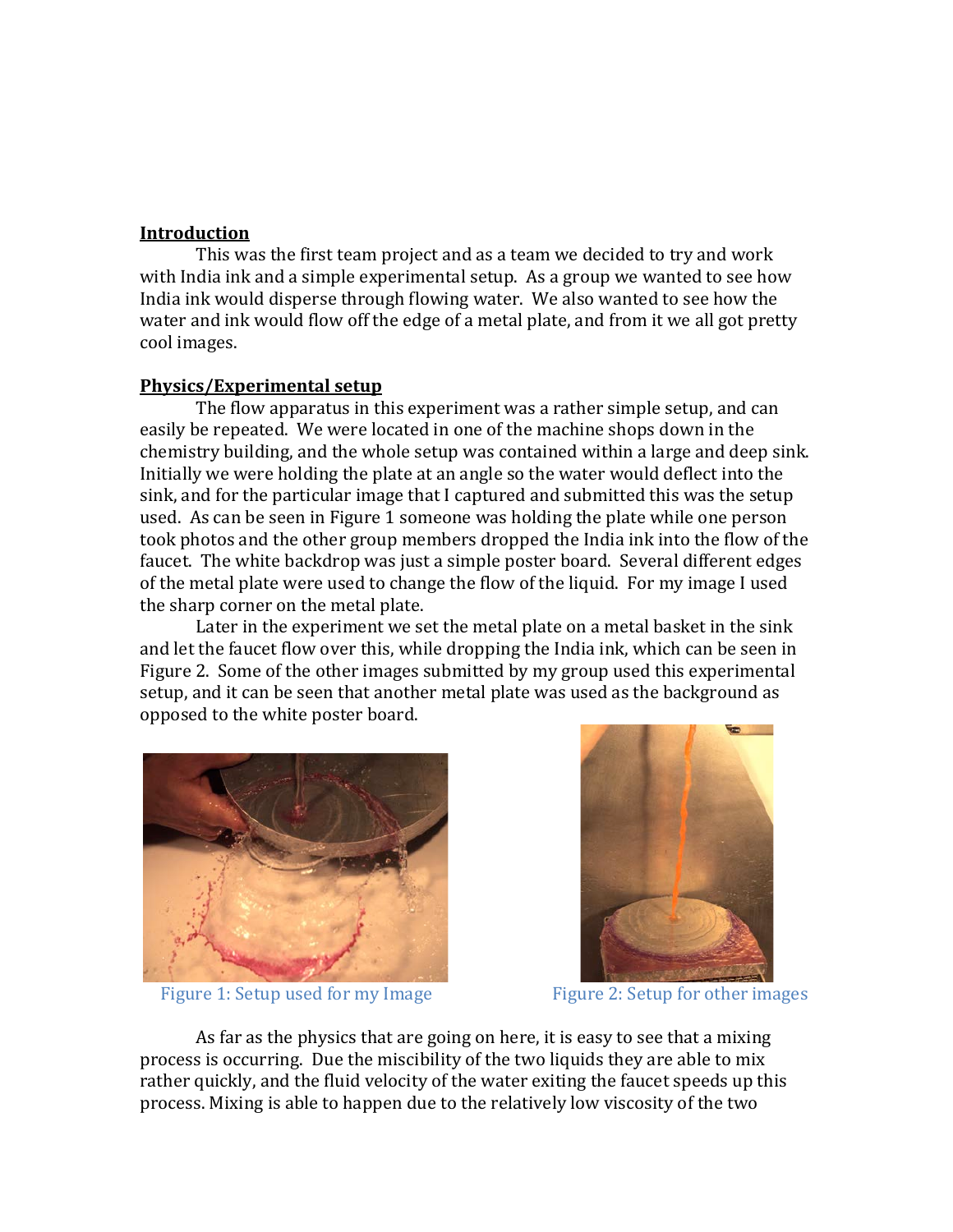liquids. The viscosity of water around room temperature is usually around 1 mPa\*s. The viscosity of India ink is more difficult to classify, especially since the ink used (Bombay India ink) does not have these kinds of speculations. However from further research in the applications of this ink and similar water based inks the viscosity of India ink is somewhere between 1 and 10 mPa\*s1. This value is also subject to change once in the flow of the water stream, making the viscosities very similar and the mixing process can be carried out more quickly.

## **Visualization Technique**

The setup used in this experiment as mentioned before was simple and easily repeatable. We dropped India ink into a flowing stream of water coming from a faucet. The India ink used was Bombay India ink and was dropped in it original form. The lighting used in the experiment was two bright halogen work lamps that happened to be available to us down in the lab we were working in. Both lamps were setup surrounding the sink, one on the left side and one on the right in an orientation such that the shadows from the cages over the lamps didn't interfere with the main image at all.

## **Photographic Technique**

The field of view in this particular image is approximately 10-12 inches wide by about 8 inches tall. The image was captured approximately 2 ft away from the lens of my camera. The focal length in this image was 40 mm, and the image is 4,214 pixels wide by 3,456 pixels high. I used a digital camera, the Olympus PEN E-PL5, with an Olympus 14-42 mm, 1:3,5-5,6 and 37 mm diameter lens. For this image the aperture was set to f/5.5, the ISO speed set to 200, and the shutter speed was 1/1250 s. In post-processing the images exposure was turned up almost all the way. The original image was rather dark due to the extremely fast shutter speed, so by adjusting the exposure in editing this can be solved. A simple cropping of the image was also performed to cut out the non-essential distracting portions of the image.

#### **Image Results**

Overall I am moderately pleased with the image produced here for the first team project. I really liked the idea and phenomenon we were trying to capture, and how it was different from normal experiments that involve India ink. At first when capturing the images, they all looked too dark, but after post-processing the exposure was able to be turned up and create a cool image. I like how I was able to capture this one droplet diluting at the moment the image was captured. The colored part of the image was perhaps a little blurred, so if this was going to be repeated I would use an even higher shutter speed and perhaps increase the ISO setting.

The physics I believe are shown well here, mostly due to the shutter speed at which the image was able to be captured. India ink in the form that we had procured it is meant to be diluted in water to create a larger quantity of pen ink or some other printer ink. The fact that the India ink is water soluble, and meant to be diluted in water is what made for such a cool image. If I were to take this experiment further I would see if I could change or improve several things. One